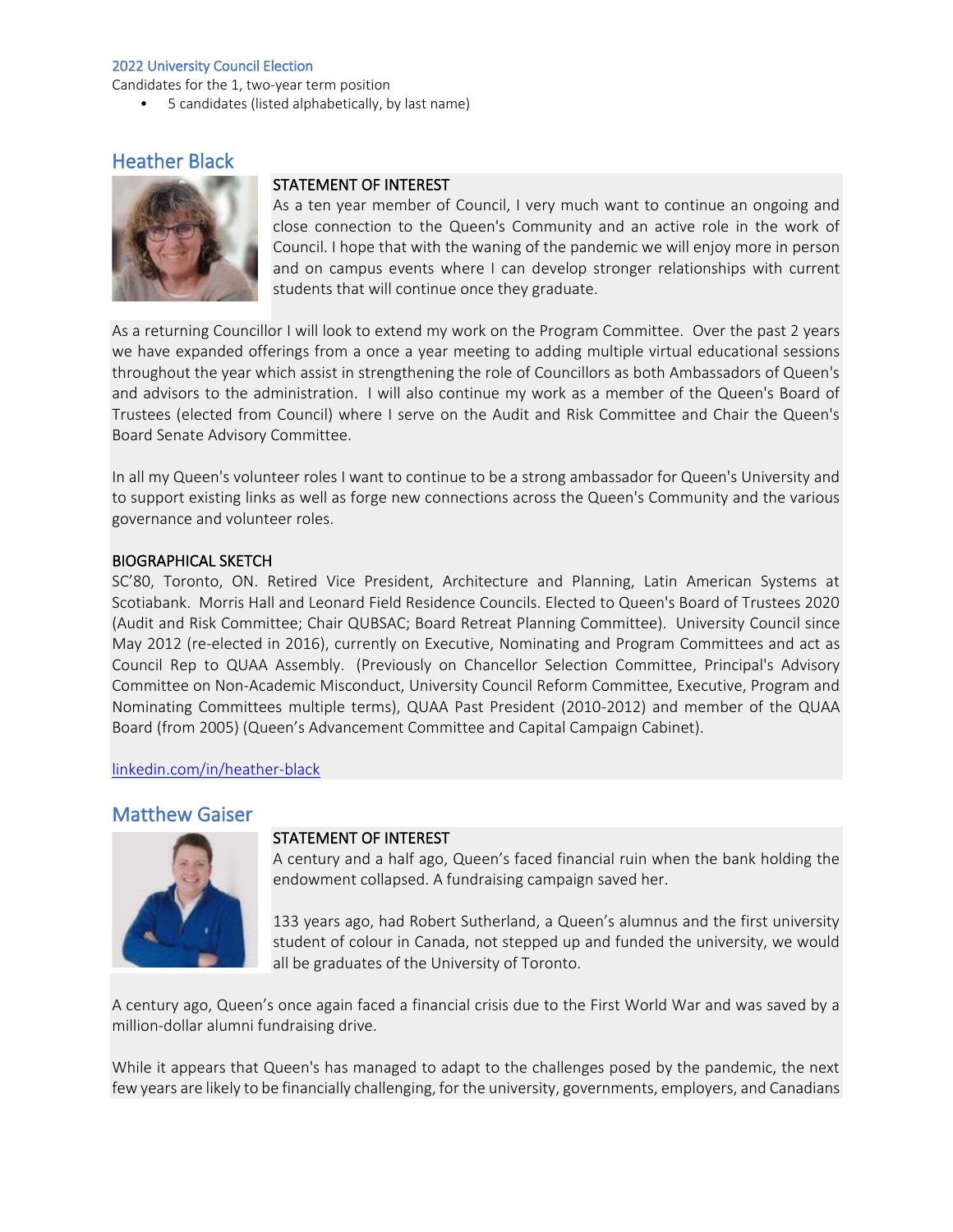Candidates for the 1, two-year term position

• 5 candidates (listed alphabetically, by last name)

as a whole as the costs of the pandemic come due. Governments could cut education grants to control the deficit. More students may require financial aid to attend university as the cost of living rises.

The ability of Queen's to remain at the forefront of innovation, continue the excellent student experience we all enjoyed, and maintain its top tier spending on student scholarships depends on its financial capacity. To protect that financial capacity, we must do two things well.

First, we must fundraise and build the endowment. A large endowment is what allows schools to weather economic storms and uncertain times without painful cuts to instruction.

Second, fundraising capacity is dependent on having financially stable alumni. It is said that the Great Recession set back the careers and earnings of graduates by 5 years. The alumni network must be leveraged to generate more internship and graduate opportunities.

These would be my priorities if elected to the University Council. A strong financial foundation enables all the other things candidates here want to do. A strong alumni base makes that possible.

## BIOGRAPHICAL SKETCH

SCI'19, Calgary, AB. Software Developer for AltaML. 4 Time Queen's Model Parliamentarian and winner of the 2018 Best Speech Award for my rhymes. Member of the 2018 Dunin-Deshpande Queen's Innovation Centre Summer Initiative cohort. Student winner of the 125th Engineering Excellence Award. Student collaborator on 'synapse' (the art installation in the foyer of Beamish-Munro). #1 ranked innovator globally on the crowdsourcing innovation website MindSumo. Member of the Top 50 MLH Hackers of 2020.

[gaiser.io](https://gaiser.io/) [linkedin.com/mgaiser](https://www.linkedin.com/in/mgaiser/)

## Frank Handforth



### STATEMENT OF INTEREST

Queen's could benefit from more regional input. Perhaps an elected board of higher education for Eastern Ontario might be appropriate, where elected representatives would help oversee all institutions of higher education in the area.

While Queen's constantly strives for improvement, the student body ought to better reflect the demographics and gender balance of the region.

Enhanced intercollegiate sports could raise the public's interest and potential students' awareness about the university. This could generate additional revenue for the university. Home games could serve to improve public relations and provide a opportunity for fund raising. For athletes, enhanced intercollegiate sports could help improve their athletic performance. In addition, athletes learn valuable life skills such as teamwork, time management, and balancing extra responsibilities.

### BIOGRAPHICAL SKETCH

BEd'75. Frank enjoys music, swimming, canoeing and camping. He has been cultivating some of Ontario's rarer trees such as pawpaw, sassafras and redbud. He has a good background in both education and the financial aspects of management.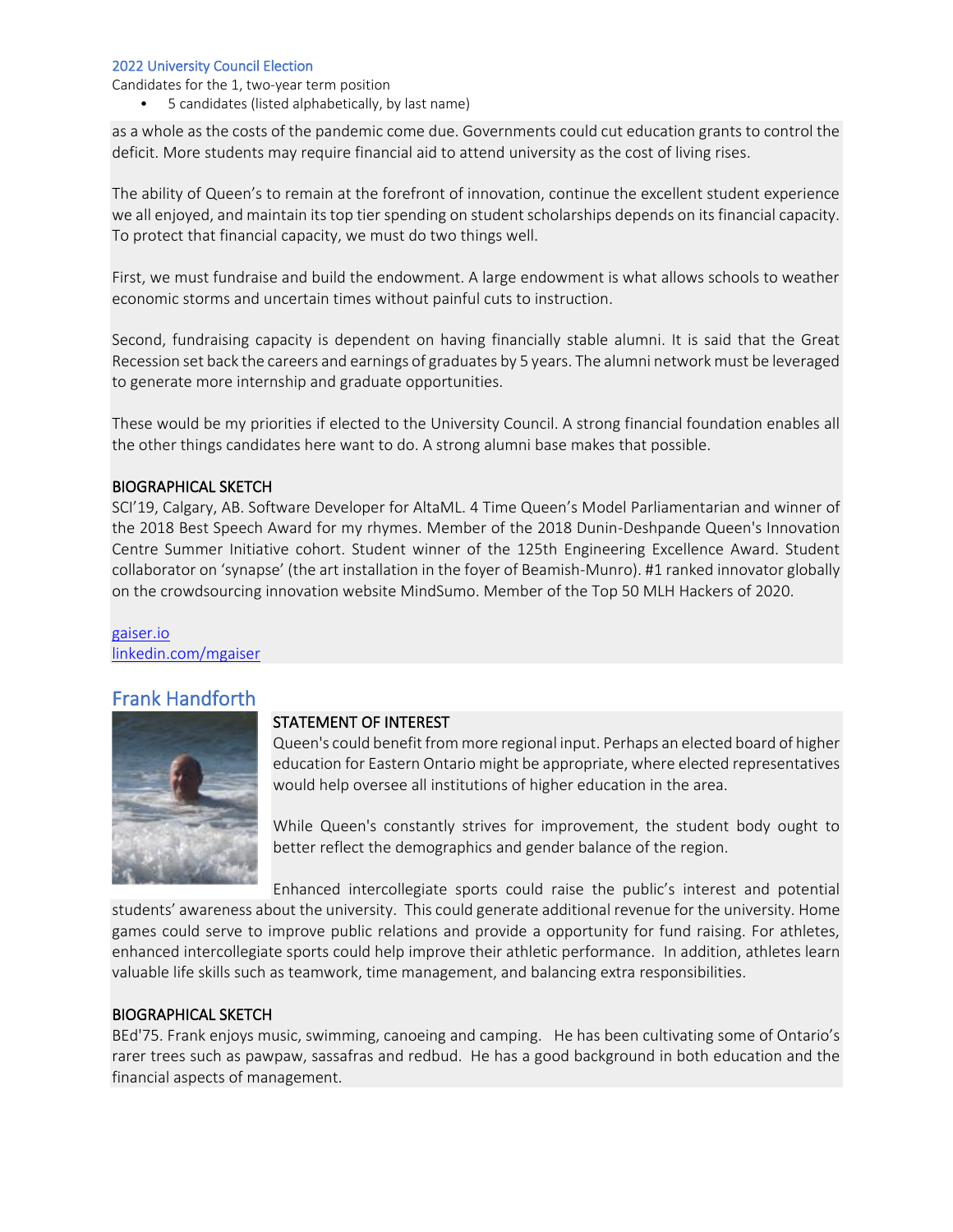Candidates for the 1, two-year term position

• 5 candidates (listed alphabetically, by last name)

## Evan Keys



## STATEMENT OF INTEREST

During my time at Queen's University, I thoroughly enjoyed my studies, I appreciated the opportunity to pass on knowledge as a teaching assistant, and I took pride in serving the Queen's community through Queen's First Aid and various committees. I became involved because I loved the school, the people, and the environment. It was always a dream of mine to attend Queen's University. Now as a Queen's alumnus, I could not be prouder to have been educated there. I am interested in serving on the Queen's University Council as a way of continuing to give back to the Queen's community. As a member of the council, I will be expected to be an ambassador for the university and a

representative for the alumni. These are both roles I am quite familiar with. As an undergraduate student, I represented my institution at various open houses, outreach events, and the Ontario University Fair. As a graduate student, I advocated for the interests of students on the Queen's University School of Nursing Directorship Succession Committee. As a member of the Mount Sinai Hospital Emergency Department Unit Council, I now advocate for the needs of my colleagues in the emergency department. As a member of the council, I will bring a young yet experienced perspective and a high level of enthusiasm and dedication. Also, with a partner who is from Kingston, I have strong ties to the Kingston community and can be actively involved in the council's operations.

### BIOGRAPHICAL SKETCH

MNSc '19, Toronto, ON, Clinical Research Coordinator/Registered Nurse for the Clinical Cardiovascular Physiology Laboratory at Toronto General Hospital and Registered Nurse in the Emergency Department at Mount Sinai Hospital. Current member of College of Nurses of Ontario, a Canadian Nurses Association certified emergency nurse, reviewer for Clinical Simulation in Nursing, and staff representative on the Mount Sinai Hospital Emergency Department Unit Council. Former Queen's School of Nursing Teaching Assistant (2017-2019), member of Queen's First Aid (2017-2019), and graduate student representative to the Queen's University School of Nursing Directorship Succession Committee (2018-2019) as well as the Queen's University/Kingston Nursing Research Conference Committee (2018-2019). Former Search and Rescue Coxswain/Team Leader (2016-2017) and Crewmate (2013-2015) for the Canadian Coast Guard. Recipient of the 2019 Alice J. Baumgart Outstanding Achievement Award and the 2017-2018 Mary N. Francis Fellowship in Nursing Science, both from Queen's University.

Twitter: [@evankeys](https://twitter.com/evankeys)  LinkedIn: [linkedin.com/evankeys](https://www.linkedin.com/in/evankeys)

## Ali Meghani



#### STATEMENT OF INTEREST

I am honoured to have been nominated to Queen's University Council. I have been a volunteer for the Queen's Alumni Association since 2020, and I am inspired to contribute to the Queen's community in a greater capacity as a member of the University Council. I have been involved in mentoring aspiring Queen's students and helping them in advancing their educational endeavours. Queen's holds a special place in our hearts, and like many of us, I feel enormous pride and privileged to be part of Queen's community. In the past few years, I was fortunate to visit our beautiful campus and have engaged in discussions on current issues. I have